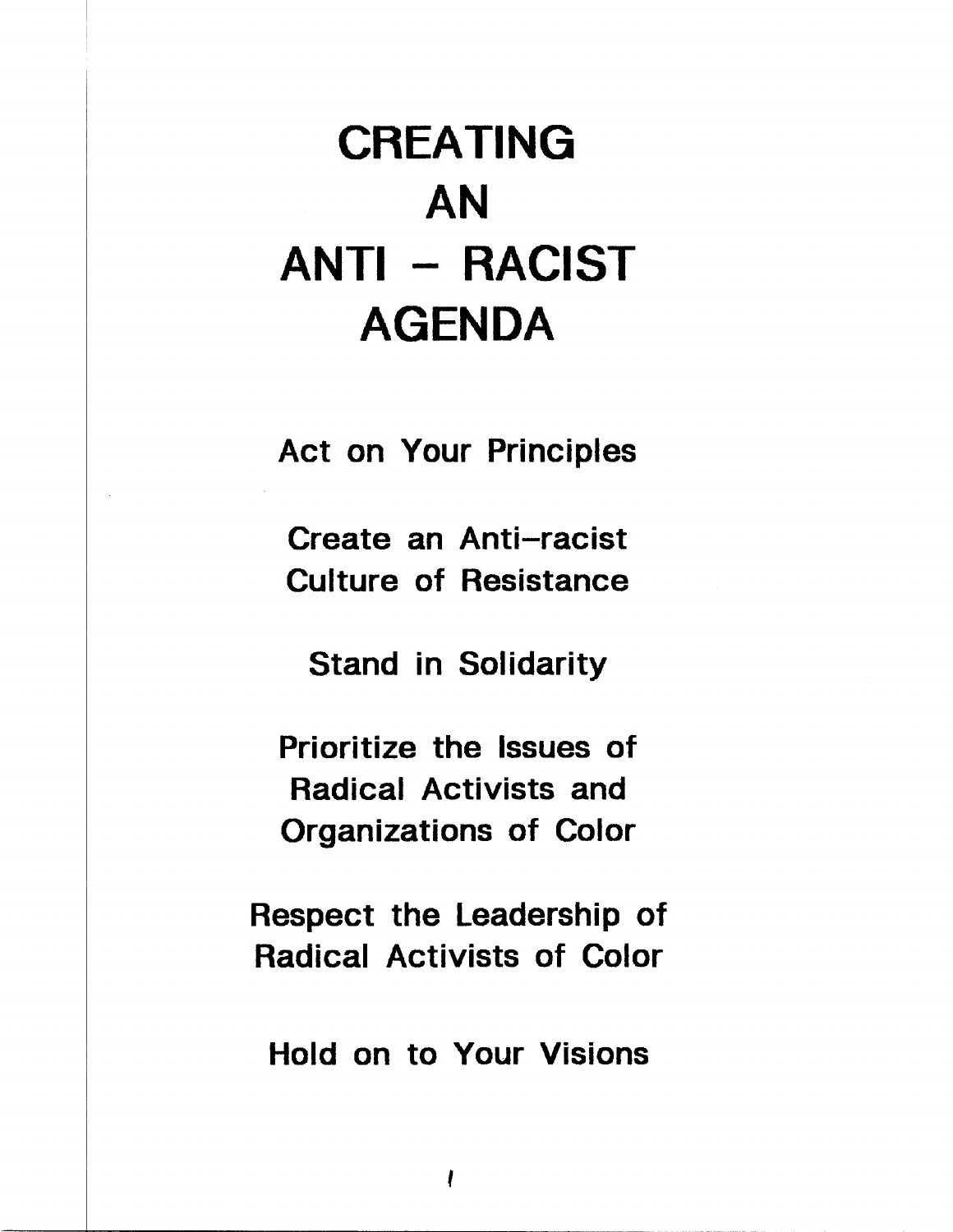#### ACT ON YOUR PRINCIPLES

\*\*\*Do the Right Thing:

Act with Accountability and Integrity, Act as an Ally to People of Color, Challenge Specific Situations of Racial Oppression, Act with long term consistency.

\*\*\* Practice and Model Respectful Behavior:

Create anti-racist language, Practice 'Active Listening,' Create anti-racist group dynamics, \*\*\* Practice ' Constructive Criticism is an Act of Love.'

#### **\*\*\* Challenge White Privilege:**

Your Own. Your Friends' and Family's, Your Organization's, Your Movement's.

\*\*\* Practice 'Each One Teach One.'

 $\mathfrak{D}$ Ĩ.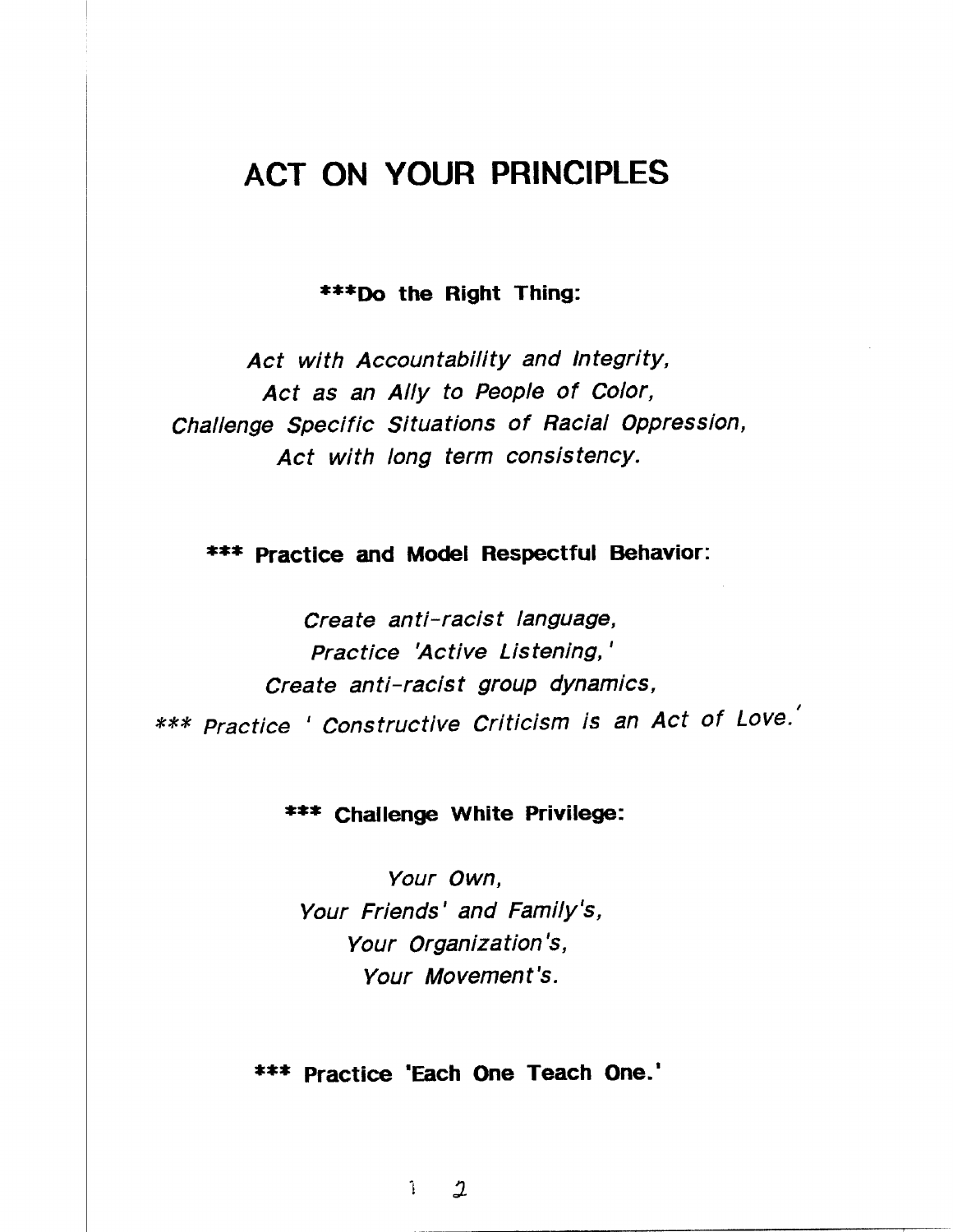# **CREATE AN ANTI-RACIST** CULTURE OF RESISTANCE

Create Anti-Racist Language;

Create Anti-Racist Group Dynamics;

Learn the true history of U.S. white supremacy;

Learn about the legacies of resistance and liberation in different communities of color:

Challenge white culture in progressive movements, especially the universalizing of oppressed white's experience;

> Research your family herstories of oppression, resistance and privilege;

Research the herstories of white anti-racist organizers and organizations, past and present.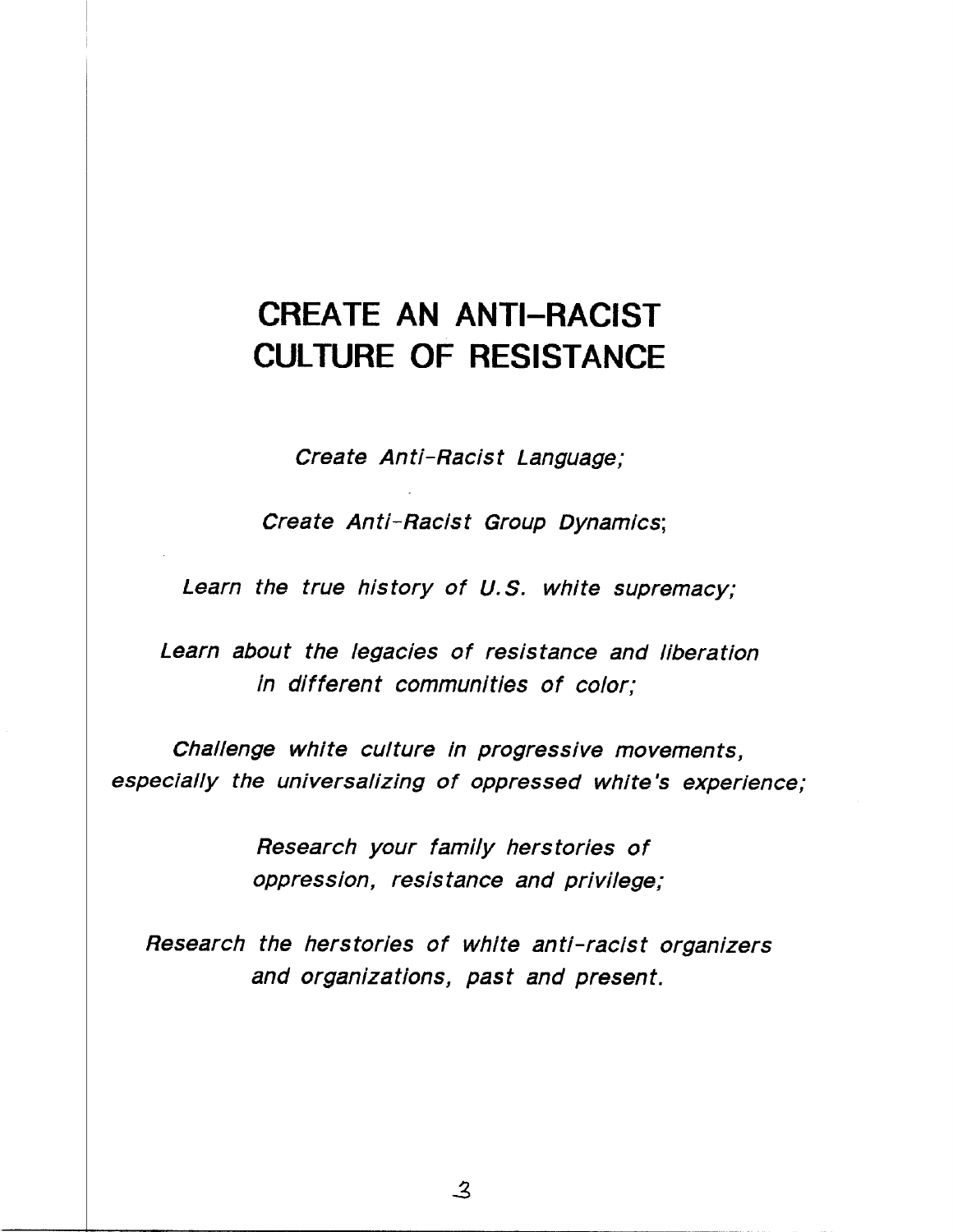#### STAND IN SOLIDARITY

Break the silence on violence against individuals and communities of color.

Support racial justice struggles locally and nationally.

Support the principle that "No human being is illegal."

Demonstrate solidarity with national liberation movements against U.S. imperialism, within & 'beyond' U.S. borders.

Support U.S. political prisoners & prisoners of war.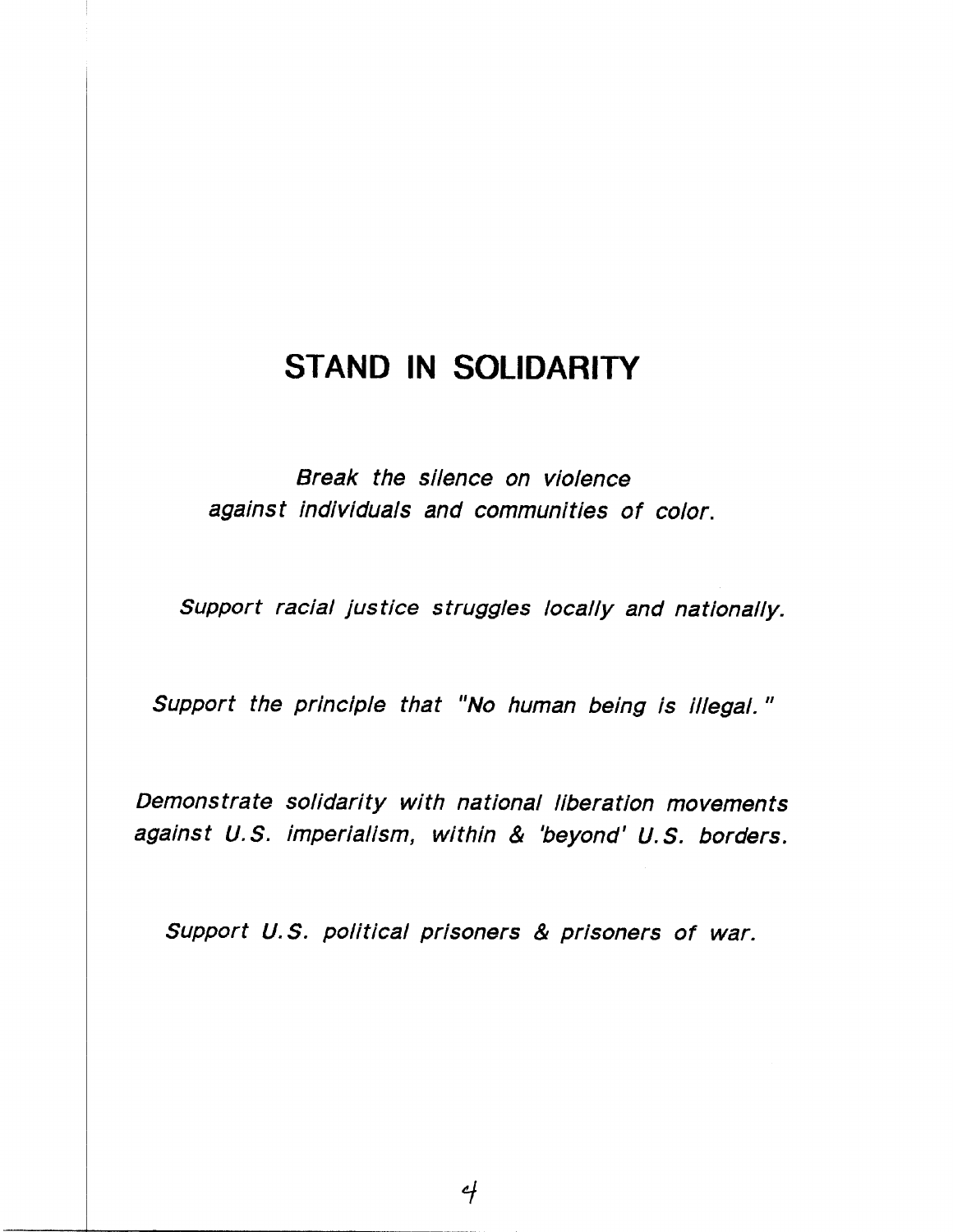# PRIORITIZE THE ISSUES OF RADICAL ACTIVISTS AND ORGANIZATIONS OF COLOR

Carefully evaluate the political agenda of your group or organization. Be willing to risk taking unpopular stands to 'Act on your Principles.'

Reframe white radical issues through an anti-racist lens.

Link issues of white radicals to issues raised by radical activists and organizations of color, without making false analogies.

Examine the benefits and costs to a group of predominantly white activists of prioritizing issues raised by radical activists and organizations of color.

Develop an "Each One Teach One' anti-racist strategy that can demonstrate to other white activists why prioritizing the issues of radical activists of color is central to winning their issues in the long term.

Demonstrate solidarity and reframing of issues in long term, consistent political practice.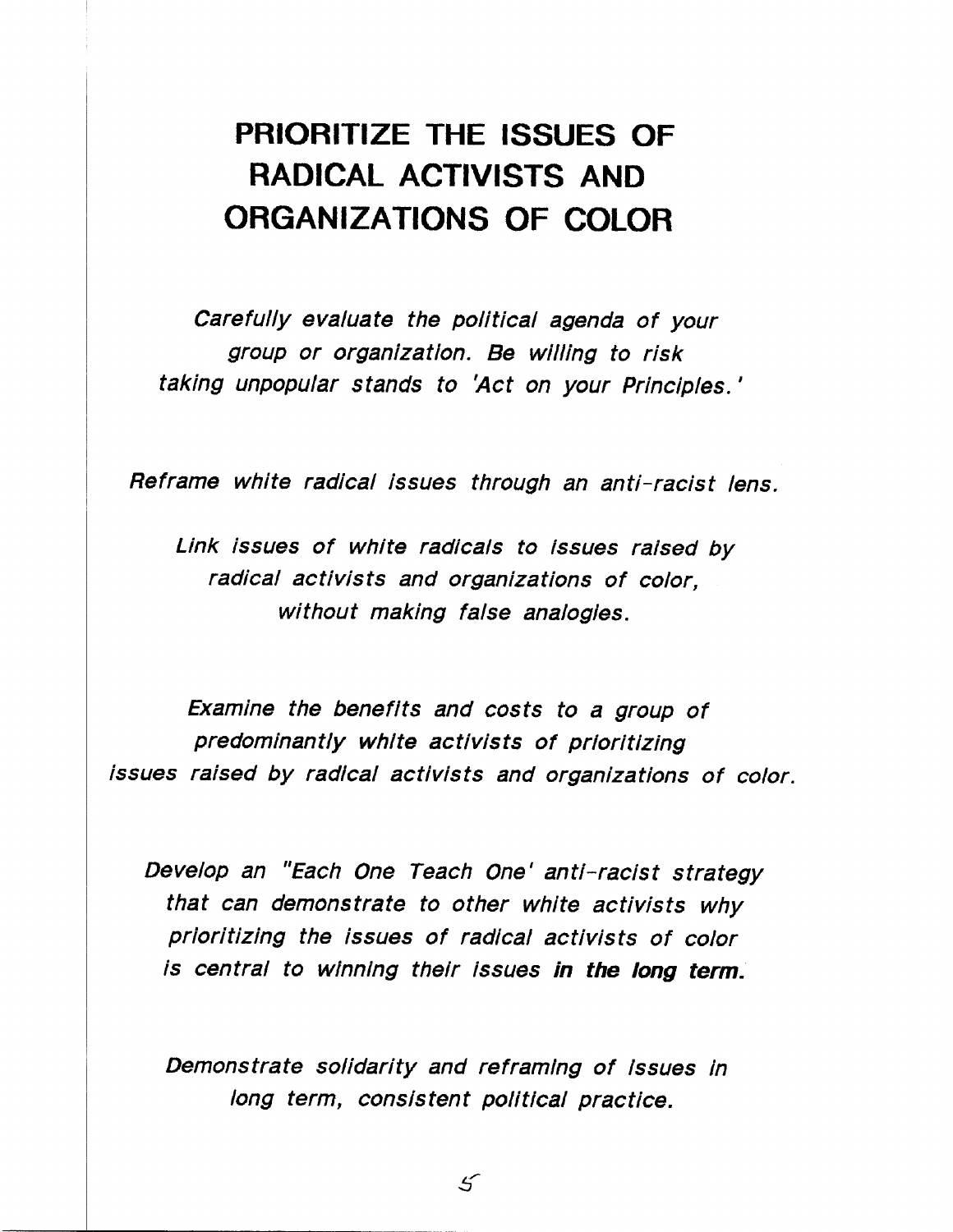# RESPECT THE LEADERSHIP OF RADICAL ACTIVISTS OF COLOR

Develop principled political relationships with organizers and organizations of color based on consistent accountability, respect and solidarity practice.

Participate in coalitions led by organizations of color.

Share resources with organizations of color.

Respect does not necessarily mean agreement. nor does it mean to 'follow without thinking.'

Develop mutually acceptable guidelines for practicing "Constructive Criticism is an Act of Love."

Discuss what it means for a leader to be accountable to an organization. a coalition or a community.

Discuss your group's criteria for principled and effective leadership.